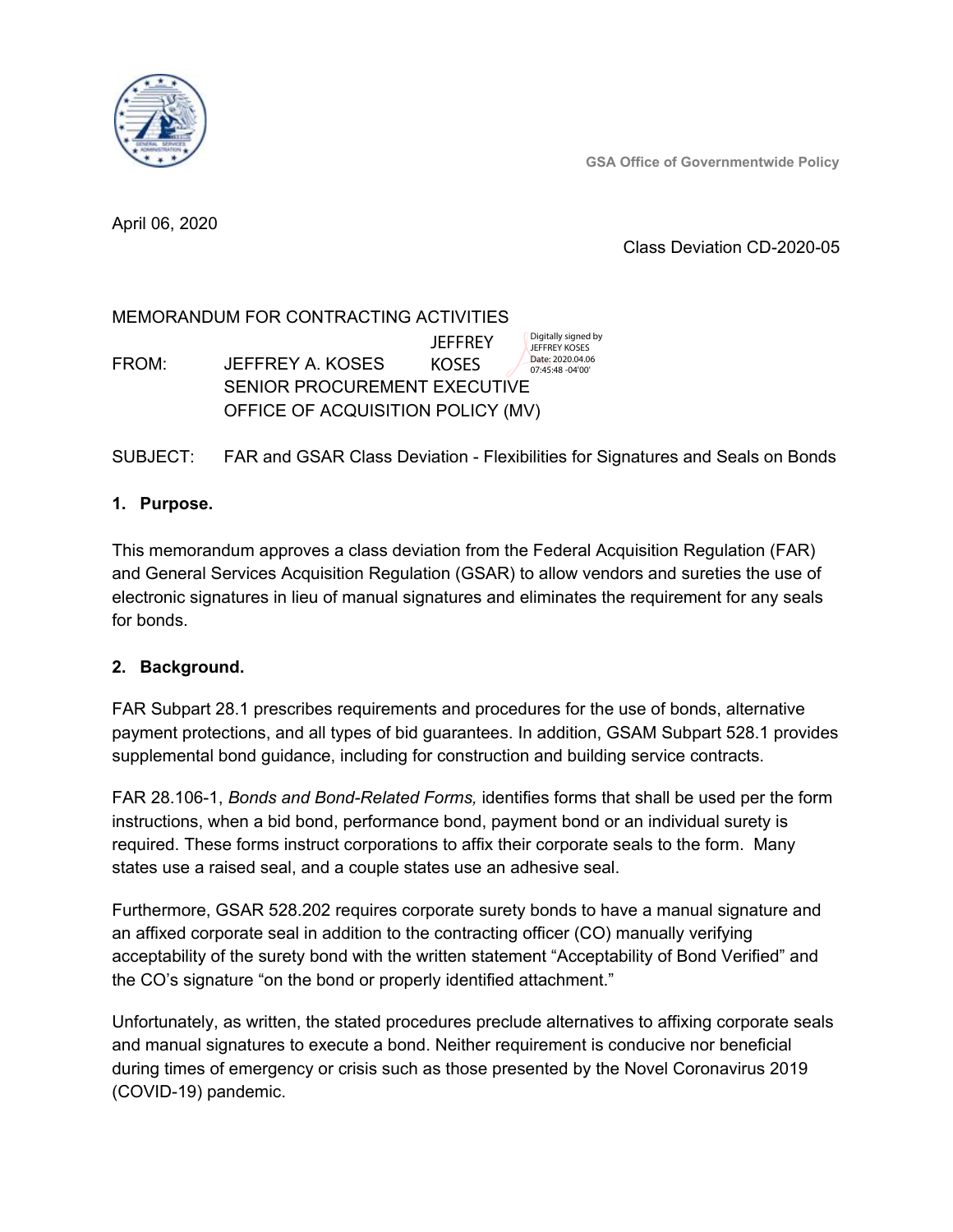This class deviation will allow vendors and sureties the use of electronic signatures in lieu of a manual signature and eliminates the requirement for any seal when a bid bond, performance or payment bond, or an individual surety is required.

# **3. Authority.**

This class deviation is issued under the authority of FAR 1.404 and General Services Administration Acquisition Manual (GSAM) 501.404. This deviation is issued following consultation with the Chair of the Civilian Agency Acquisition Council (CAAC) in accordance with FAR 1.404(a) and GSAM 501.404(a).

# **4. Deviation.**

See Attachment A for the changes in the FAR text as revised by this deviation. See Attachment B for the changes in the GSAR text as revised by this deviation.

### **5. Effective Date.**

This deviation is effective immediately and remains in effect until rescinded or incorporated into the FAR and GSAR.

### **6. Point of Contact.**

Questions regarding this class deviation may be directed to [GSARPolicy@gsa.gov.](mailto:GSARPolicy@gsa.gov)

| <b>Attachments</b> | Attachment A - Line-In/Line-Out: FAR Text  |
|--------------------|--------------------------------------------|
|                    | Attachment B - Line-In/Line-Out: GSAR Text |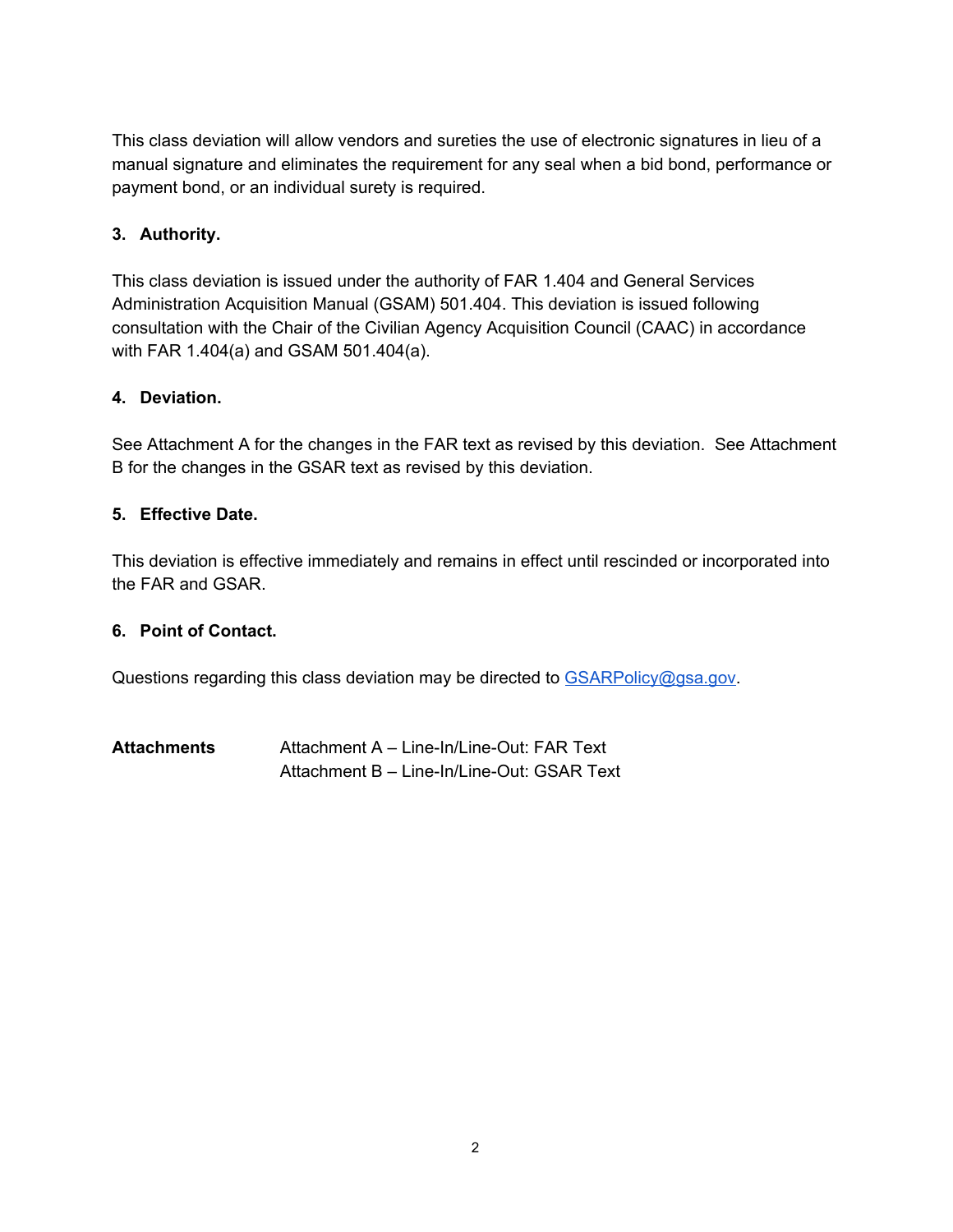# **ATTACHMENT A**

### **FAR DEVIATION LINE-IN/LINE-OUT TEXT FOR CLASS DEVIATION CD-2020-05**

### **FAR Baseline: FAC 2020-05 effective 03/30/2020**

• Additions to baseline made by deviation are indicated by **[bold text in brackets]**

• Deletions to baseline made by deviation are indicated by strikethroughs

• Five asterisks (\* \* \* \* \*) indicate that there are no revisions between the preceding and following parts or sections

• Three asterisks (\* \* \*) indicate that there are no revisions between the material shown within a section and subsection or subsection

#### **Part 28 - Bonds and Insurance**

\* \* \*

**[28.002 Policy.**

**For purposes of this part, electronic, mechanically-applied and printed signatures, seals and dates may be used and shall be considered original signatures, seals and dates, without regard to the order in which they were affixed.]**

\* \* \* \* \*

**28.101-3 Authority of an attorney-in-fact for a bid bond..**

\* \* \*

(c) For purposes of this section, electronic, mechanically-applied and printed signatures, seals and dates on the power of attorney shall be considered original signatures, seals and dates, without regard to the order in which they were affixed.

 $[(c)]$   $(d)$  \* \* \*  $[(d)] (e) * * * *$  $[(e)]$   $(f)$  \* \* \* \* \* \* \* \*

### **28.106-1 Bonds and bond-related forms.**

The following Standard Forms (SF's) and Optional Forms (OF's), shall be used, except in foreign countries, when a bid bond, performance or payment bond, or an individual surety is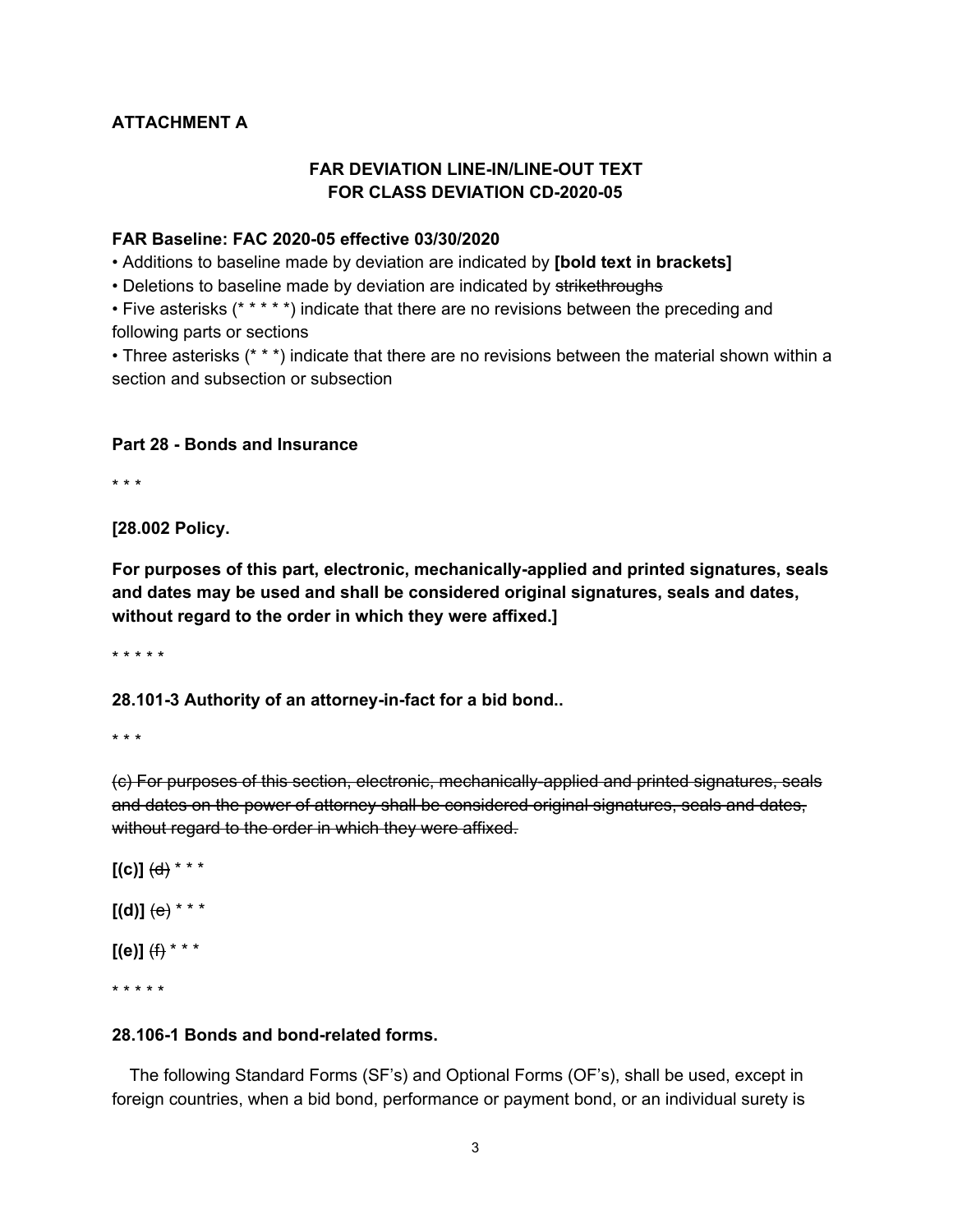required. The bond forms shall be used as indicated in the instruction portion of each form**[, except that a seal is not required]**.

\* \* \* \* \*